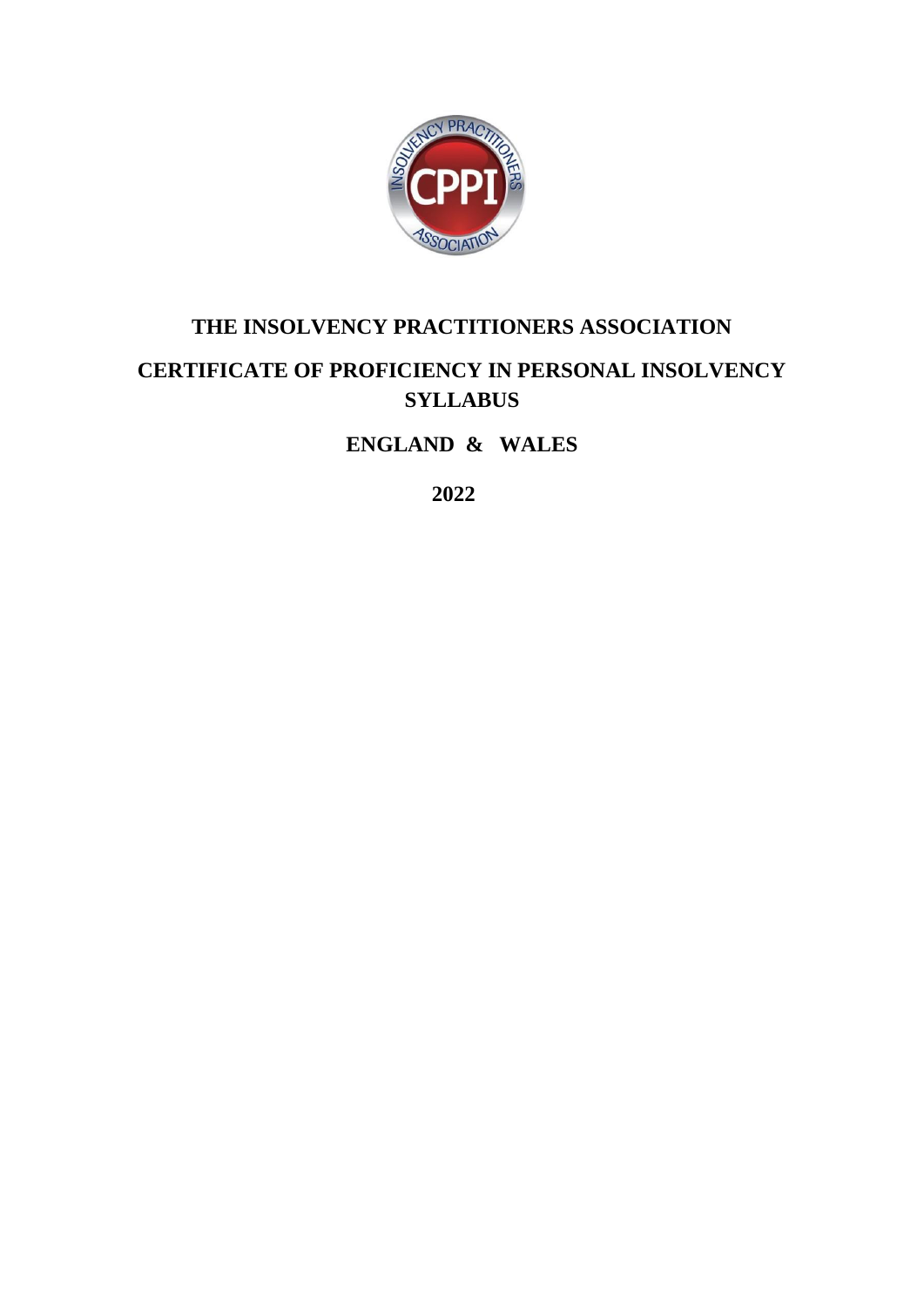# **Syllabus guidance**

The Certificate of Proficiency in Personal Insolvency (CPPI) is an intermediate insolvency qualification focusing primarily on personal insolvency. The aim of the exam is to equip candidates with a sound knowledge of insolvency law and practice enabling them to work effectively in insolvency and to provide a basis for obtaining further qualifications such as JIE. Candidates will be required to demonstrate a solid understanding of insolvency law and practice.

The syllabus covers statutory and non-statutory personal insolvency procedures in England and Wales. There is a separate Scottish syllabus.

# **Structure of the examination**

The exam comprises a single three hour examination held twice a year in June and December. Part A comprises 10 x 1 mark multiple choice questions, Part B comprises 5 x 2 mark and 5 x 4 mark short form questions, Part C comprises 2 x 15 mark (computational and essay style) questions and Part D comprises 3 x 15 mark (computational and essay style) questions of which two must be answered.

The exam covers personal insolvency based on legislation and practice in force as at the 1<sup>st</sup> January of the year in which the exam is sat. The exam also covers regulation, ethics, SIPs and other guidance which accounts for approximately 20% of the marks.

The required study for the exam will vary depending on the candidate's level of knowledge and experience. Candidates will be required to score not less than 50% to achieve a pass. High scoring candidates may be awarded a merit or a distinction.

# **Applying to sit the examination**

Potential candidates may apply to sit the exam through the IPA via the IPA's website at: <http://www.insolvency-practitioners.org.uk/>

or direct to the IPA at the following address: Insolvency Practitioners Association 46 New Broad Street London EC2M 1JH

**IPA Number** T: 0330 122 5237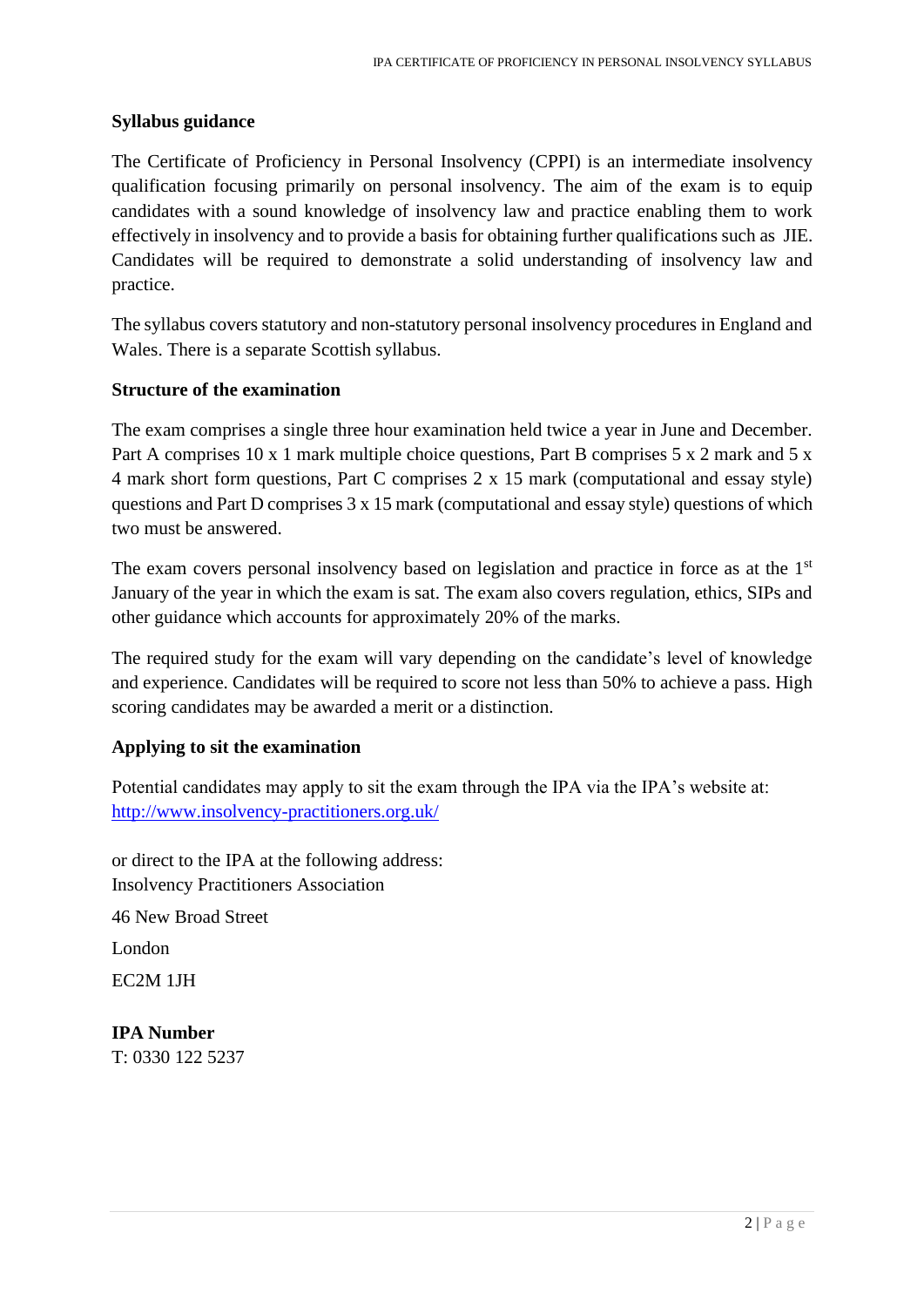## **Certificate of Proficiency in Personal Insolvency (CPPI)**

Candidates may opt for the CPI's sister exam if they wish to primarily focus on personal insolvency. This exam is set at the same standard as the CPI and will share some questions. All papers will be sat on the same dates.

The syllabi for the CPPI are set out separately and although they largely duplicate the personal elements of the CPI syllabus, candidates can expect the examiner to test knowledge of the range of personal insolvency solutions in more depth than the generalist CPI exam.

The specialist papers will both include regulation, ethics, SIPs and other guidance which will account for approximately 20% of the available marks.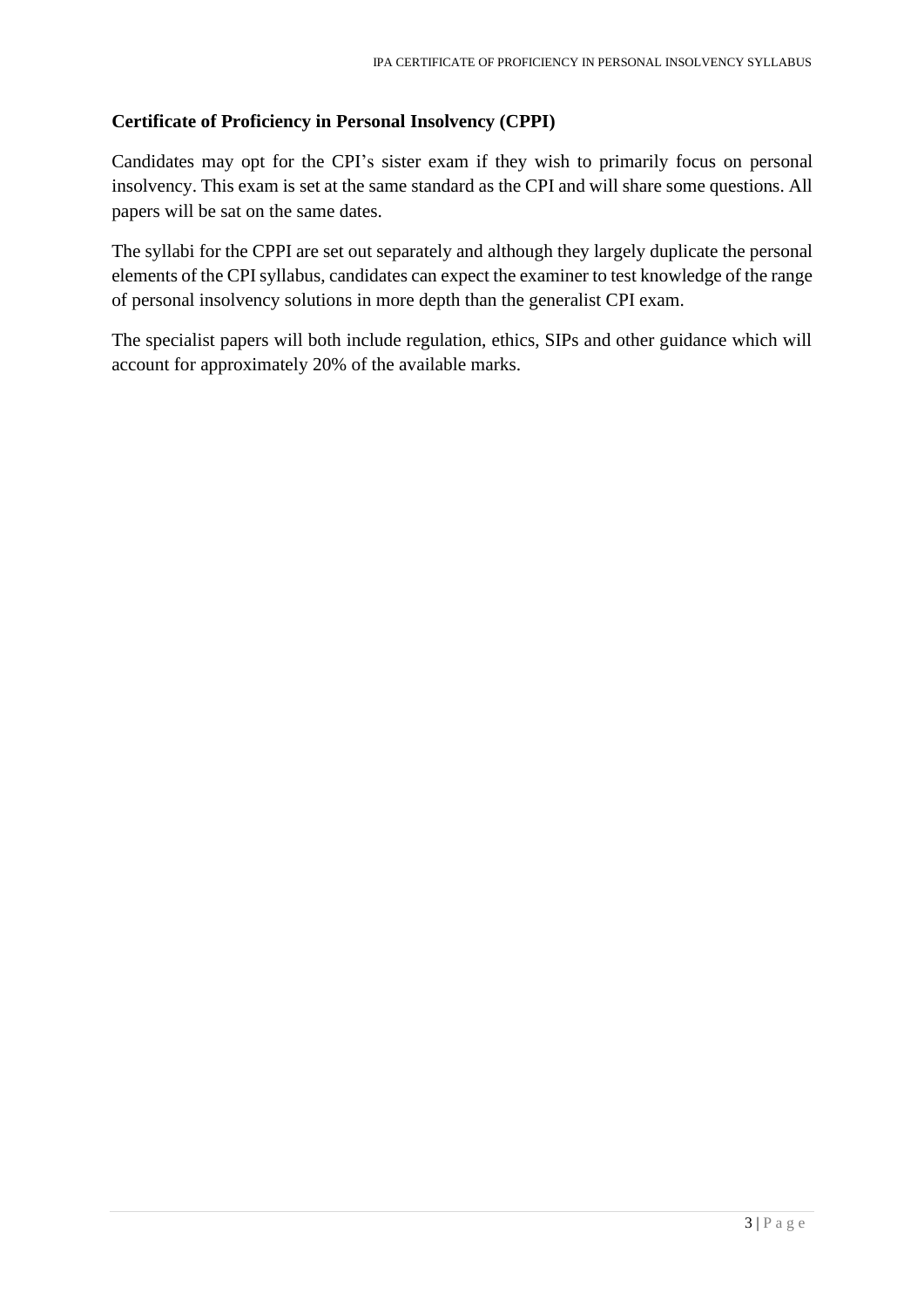# **The Certificate of Proficiency in Personal Insolvency - syllabus**

## **Matters relating to insolvency procedures generally**

- 1. Demonstrate an awareness of the Statements of Insolvency Practice (SIPs), The Ethics Code, The Money Laundering, Terrorist Financing and Transfer of Funds (Information on the Payer) Regulations 2017, Guidance Papers and Technical Bulletins.
- 2. Demonstrate an awareness of the legislation and other rules relevant to insolvency including: Insolvency Act 1986 (as amended), Insolvency (England & Wales) Insolvent Partnership Order 1994, Insolvency Practitioners Regulations 2005, Limited Liability Partnerships Act 2000, Limited Liability Partnerships Regulations 2001 (as amended), Insolvent Partnership Order 1994, COMI Regulations and Corporate Insolvency and Governance Act 2020.
- 3. State the requirements to be fulfilled for an individual to act as an Insolvency Practitioner (qualifications and licensing).
- 4. Demonstrate an ability to provide best advice to debtors and directors re the range of insolvency options available to individuals, partnerships and companies, given a particular set of circumstances, including the advantages and disadvantages of each option recommended.
- 5. Explain how office holders' remuneration is authorised and the different bases of calculation.
- 6. State the requirements for an IP to maintain a Statutory Record.
- 7. Demonstrate an understanding of the need to maintain a diary system for statutory returns.
- 8. State the classes of assets that arise and describe the characteristics of each.
- 9. Explain the purpose of bonding and how the amount of the bond is calculated.
- 10. Demonstrate an awareness of the office holder's duty to investigate and/or recover assets.
- 11. Explain the antecedent transaction provisions and how they may be applied in particular circumstances.
- 12. Demonstrate a knowledge of how and when the ISA account is used including the calculation of Secretary of State fees and other charges.
- 13. Demonstrate an awareness of potential tax/VAT liabilities on bank interest received and sales of assets.
- 14. Demonstrate an awareness of basic financial accounting procedures including: maintaining a cash book, maintaining separate accounts for fixed and floating charge monies, preparations of bank reconciliations, analysis of receipts and payments accounts, preparation of receipts and payments accounts.
- 15. Understand what books and records should be collected from the insolvent entity and why and explain the office holders' rights to such records.
- 16. Demonstrate a knowledge of documents including leases, debentures, other charges, HP and leasing agreements, ledgers, day books and cash books.
- 17. Understand the voting rights of creditors and the rules relating to proxies.
- 18. Demonstrate an understanding of the process for adjudication of creditors' claims and the rules of priority.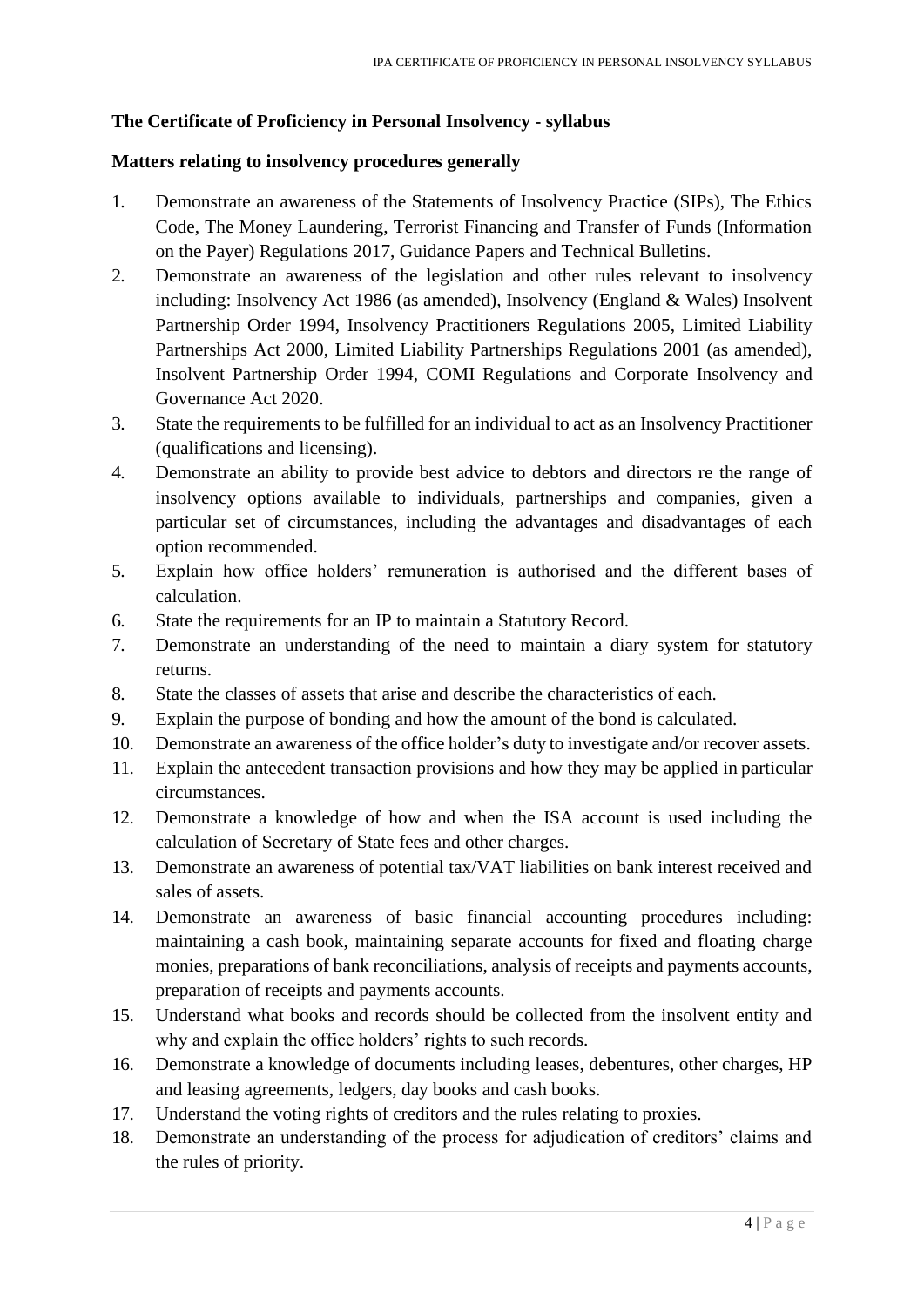- 19. Demonstrate an awareness of how to calculate dividends, produce distribution statements and final receipts and payments accounts.
- 20. Understand how to deal with unclaimed dividends.
- 21. Consideration of the immediate steps to be taken on appointment (excluding strategic planning and trading on but including: checking on and taking out insurance;instructing agents; landlords; distress and execution; public services; HP/leasing; obtaining legal advice where necessary; disclaimer of onerous contracts.
- 22. Understand the rights of employees including ERA claims and preferential (ordinary and secondary), and unsecured additional claims.
- 23. Show how an ERA claim is calculated, how such claims are distributed.
- 24. Explain what returns are required to be completed for government departments: HM Revenue & Customs and the Department for Work and Pensions.

## **Matters relating to personal insolvency**

- 25. Differentiate between the different types of personal insolvency solutions including statutory and non-statutory types (including informal arrangements with creditors, mortgage and re-mortgage, debt management plans, debt relief orders, county court administration orders, bankruptcy and individual voluntary arrangements).
- 26. State the definition of an insolvent individual.
- 27. Identify the classes of creditors and their respective positions.
- 28. Explain the procedures for the admission and rejection of claims and the process to be followed by the office holder when declaring and paying a dividend.
- 29. Understand the role of not for profit and charity based solution providers.
- 30. Calculate figures to be included in the estimated outcome statement and statement of affairs.

## **Bankruptcy**

- 30. Explain the procedures for the making of a bankruptcy order who may present a bankruptcy petition and on what grounds.
- 31. State the effects of a bankruptcy order being made including the disabilities of bankruptcy.
- 32. Understand the respective positions and functions of the Trustee and Official Receiver.
- 33. State the powers and duties of the Trustee and when sanction would be required, from whom and how such sanction is obtained.
- 34. State the obligations of the Trustee with respect to statutory notices, advertisements and filing requirements.
- 35. Define what assets form part of the bankruptcy estate.
- 36. State the definition of a family home property.
- 37. Explain how the beneficial interest in a family home property will be determined.
- 38. Understand what options are available to the Trustee in respect of the beneficial interest, for example, buy-out of a Trustee's interest, voluntary sale, an order for sale and possession, a charging order.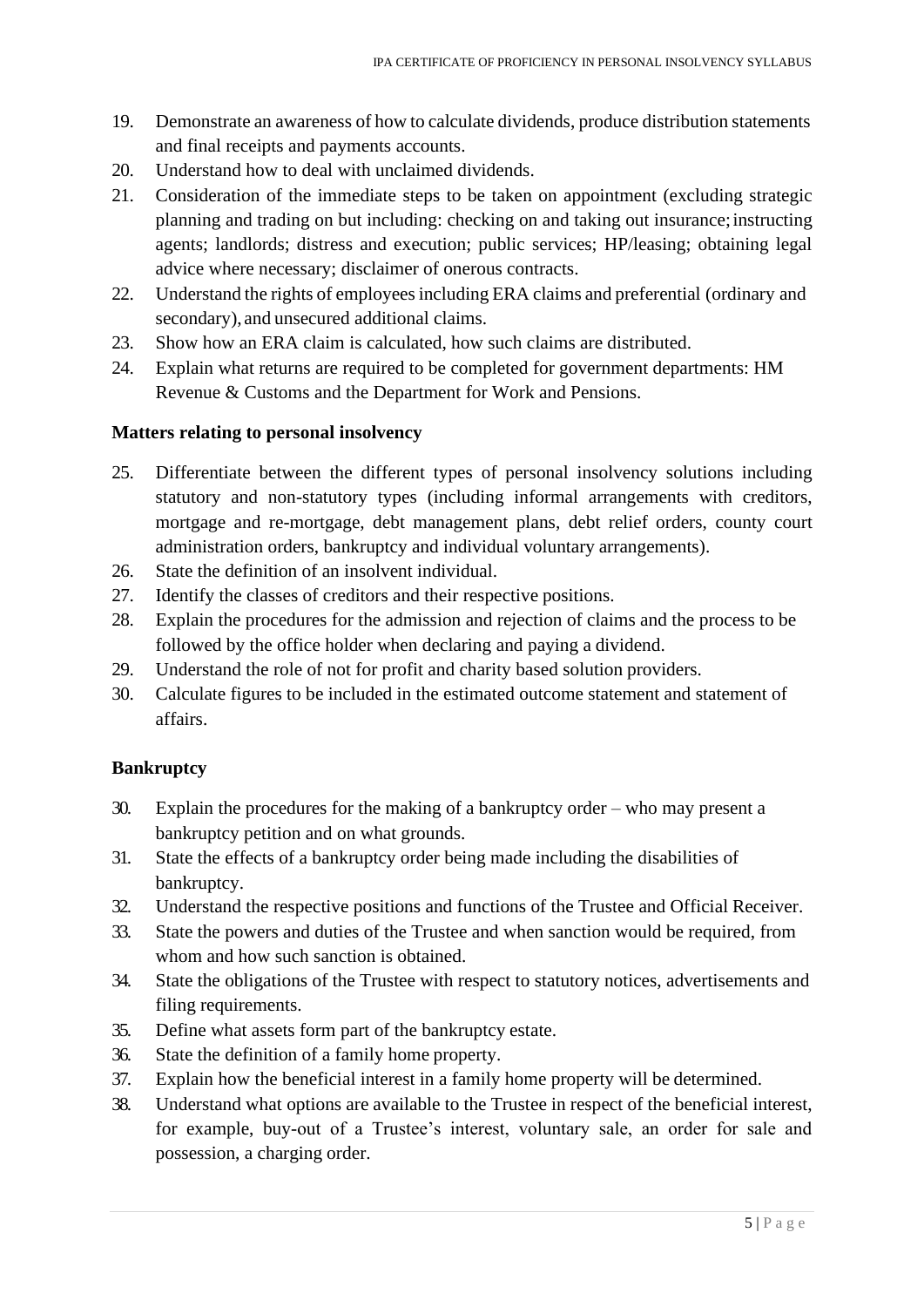- 39. Explain in what circumstances the beneficial interest will re-vest in the debtor.
- 40. State how a low equity property (less than  $£1,000$ ) would be treated.
- 41. Explain what the effect of bankruptcy is on a trading individual and how the business and assets will be dealt with by the Trustee.
- 42. Understand the effects of a debtor disposing of assets after the bankruptcy petition.
- 43. Understand the process for constitution and the powers and duties of the creditors' committee.
- 44. State which claims are not provable in a bankruptcy.
- 45. Explain why claims may need to be marshalled where there are joint and several estates.
- 46. Describe the effect of and the processes involved in obtaining discharge and explain how the Trustee may prevent the debtor from being discharged.
- 47. Describe on what grounds a bankruptcy may be annulled and what the effects of annulment will be.
- 48. Demonstrate an understanding of bankruptcy offences and explain what a bankruptcy restriction order and bankruptcy restriction undertaking are.
- 49. Understand the process of private and public examinations.
- 50. State the duration of bankruptcy.
- 51. Understand the requirements regarding annual progress reports.
- 52. Explain how a bankruptcy may be completed.

## **Individual voluntary arrangement**

- 53. Understand the roles of the nominee and supervisor.
- 54. State the powers and duties of the nominee and supervisor.
- 55. Describe the contents of the proposal.
- 56. Understand why protocol compliant IVAs were introduced.
- 57. Understand what a protocol compliant IVA is and explain in what circumstances the protocol will not apply.
- 58. Demonstrate a working knowledge of both R3 and protocol standard terms and conditions.
- 59. Explain how the matrimonial home may be treated within both protocol and non-protocol based proposals.
- 60. Describe how contributions from income may be dealt with in both protocol and nonprotocol based proposals.
- 61. Demonstrate an ability to compile an income and expenditure statement.
- 62. Prepare a bankruptcy versus voluntary arrangement comparison statement.
- 63. Explain the provision for inclusion of third party contributions, the treatment of other assets and asset exclusion provisions.
- 64. Explain the procedures for obtaining an interim order and what the effects of obtaining an interim order will be.
- 65. Explain the rules and process for convening a creditors' meeting to consider a debtor's proposal and the documents to be provided to creditors including the nominee's comments.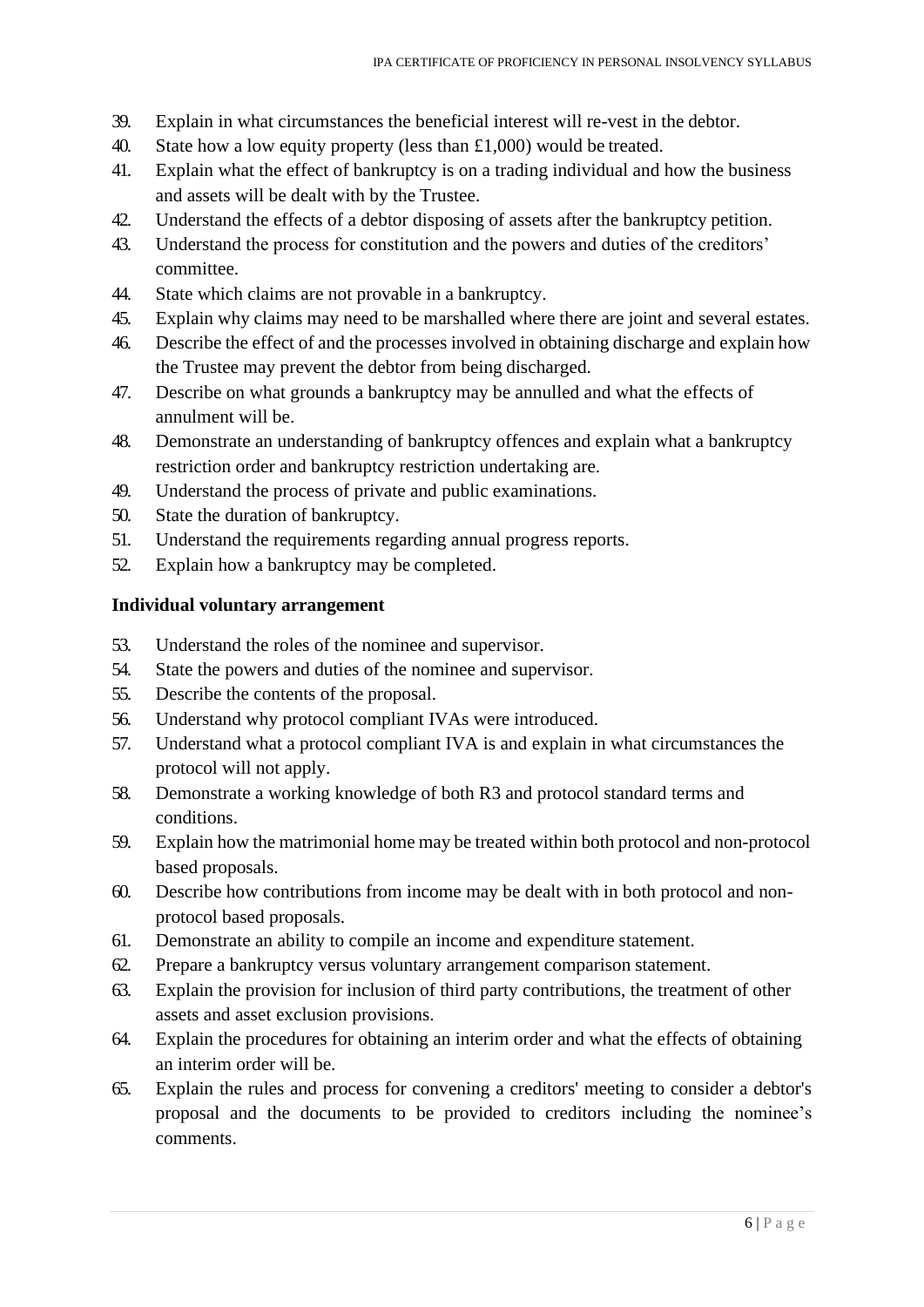- 66. Understand how creditors may seek to modify the proposal and the rights of creditors to challenge.
- 67. Understand the voting rights of creditors and the positions of secured and unsecured creditors including associated creditors.
- 68. State the effects of the approval of the voluntary arrangement.
- 69. Explain how the IVA process may differ where an individual is trading and how the business and assets may be treated in the IVA.
- 70. State the obligations of the supervisor with regards to annual progress reports.
- 71. Explain the treatment of associated creditor claims within the IVA proposals.
- 72. Understand how the debtor may be in default and the effect of failure of the arrangement.
- 73. Explain how the arrangement may be varied.
- 74. Understand how the arrangement may be completed and the effect of completion.
- 75. Demonstrate an understanding of how individual estates are managed where interlocking arrangements are proposed to deal with partnership liabilities. Explain how joint and separate estate creditors' claims are handled.

## **Debt management plan**

- 76. Describe the main characteristics of a debt management plan and explain how a debt management plan differs from a voluntary arrangement and an informal arrangement with creditors.
- 77. State the main advantages and disadvantages of a debt management plan for both the debtor and the creditors.
- 78. Explain in what circumstances a debtor might be advised that a debt management plan was the most appropriate solution.
- 79. Demonstrate an awareness of the Debt Management Protocol.

## **Debt relief order**

- 80. Explain what a debt relief order is, who will be eligible for a debt relief order and the effects on the debtor and creditors.
- 81. Explain how a debt relief order is obtained through an authorised intermediary and the administration by the Insolvency Service.

## **County court administration order**

82. Describe the main characteristics of a county court administration order.

## **Insolvent partnership**

- 83. Describe the characteristics of an insolvent partnership.
- 84. Understand how an office holder may deal with an insolvent partnership including the insolvency procedures available and the respective formalities of appointment.
- 85. Describe what assets form part of the partnership estate.
- 86. Explain what the rights of creditors are and how an office holder would make a distribution.
- 87. Explain what steps should be taken by the office holder upon closure.